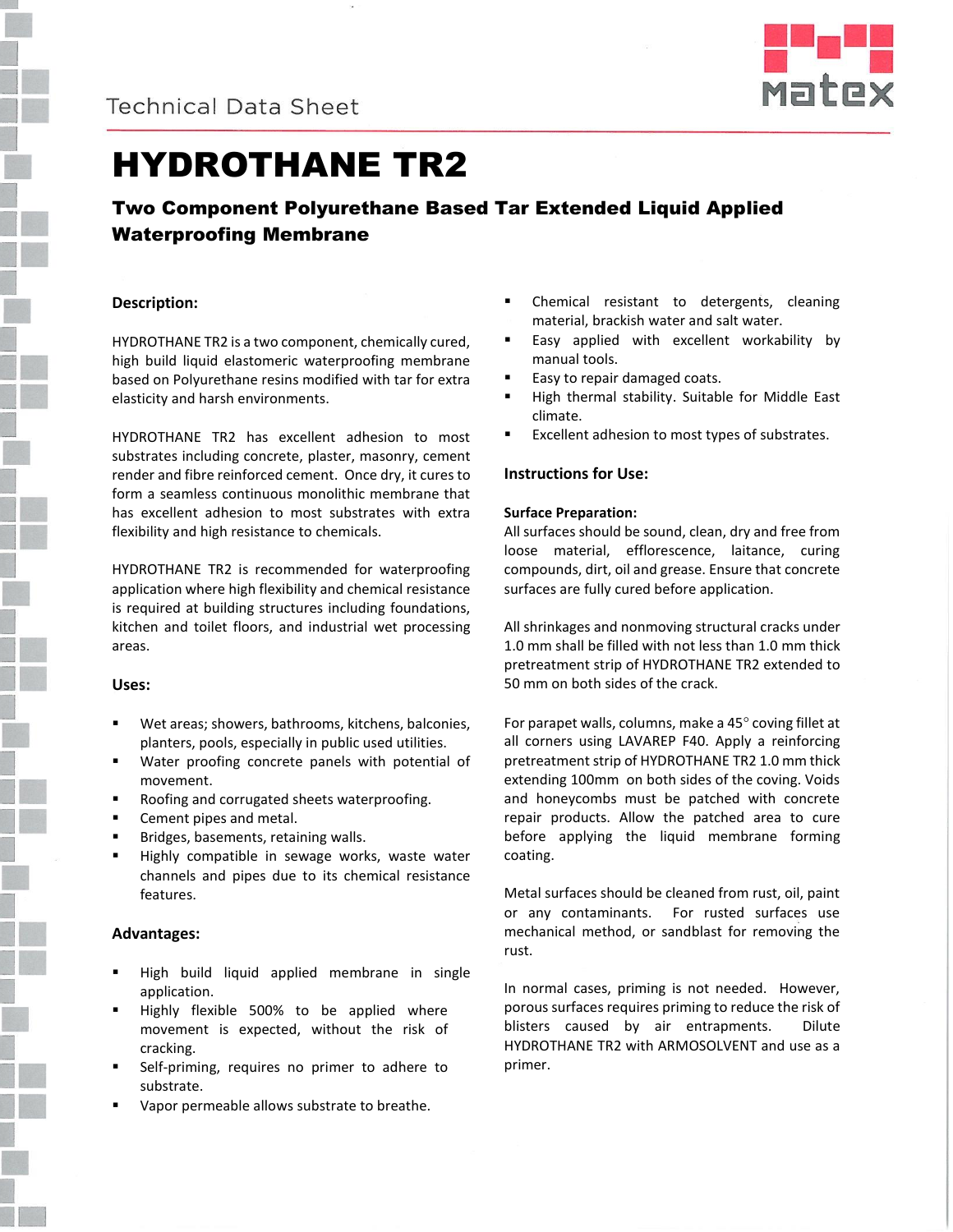# HYDROTHANE TR2

Primer can also be used for application of new coat on top of old ones.

Expansion and movement joints should not be covered with a coat of HYDROTHANE TR2. Instead, those joints should be sealed with MEGASEAL PU, polyurethane sealant.

#### **Mixing:**

HYDROTHANE TR2 is composed of two components that must be mixed at the time of use. Mix the contents of component A (Base) with a low speed mixer for one minute to homogenize the content of the container. Slowly add the entire contents of part B (Hardener) to Part A container and mix thoroughly the material with low speed mixer (200-300 rpm) fitted with suitable paddle, for an interval of 3-4 minutes.

#### **Application**:

HYDROTHANE TR2 can be applied with a roller, trowel, brush or spray machine. It is recommended to apply two coats in case of roller or brush applications. Apply rich coat to the surface in a spread rate of approx. 0.75  $Kg/m<sup>2</sup>$  per coat. Subsequent coats to be applied to the first coat with same rate of application preferably in 90 degree direction.

HYDROTHANE TR2 can be applied by brush, roller, trowel or by airless spray machine. It is recommended to apply two coats to achieve a minimum 1.0 mm dry film thickness. Second coat should be applied at right angle to the first coat once it is completely dry.

Do not allow first coat to be exposed for long periods of time, in order not to eliminate the chance of membrane damage or contamination. It is recommended to cover the first coat once it is completely cured by mortar, tiles or any finishing product as specified.

Do not apply tiles adhesive to HYDROTHANE TR2 membrane while the coat is still uncured. To provide a good mechanical bonding between tiles and the membrane, by spreading the final coat of HYDROTHANE TR2 with silica sand while it is still wet.

#### **Standards:**

HYDROTHANE TR2 conforms to:

ASTM D2240, ASTM C836, ASTM D412, ASTM D624

| <b>TECHNICAL PROPERTIES</b>                         |    |                          |
|-----------------------------------------------------|----|--------------------------|
| Color                                               |    | <b>Black</b>             |
| Density                                             |    | 1.30 $\text{kg/m}^3$     |
| <b>Solid Contents</b>                               |    | 100%                     |
| Touch dry                                           |    | 10 hours                 |
| Full Dry                                            |    | 3 days                   |
| Water vapor trans.                                  |    | $0.3$ g/h/m <sup>2</sup> |
| Adhesion to concrete                                |    | $1.5$ N/mm <sup>2</sup>  |
| Shore A hardiness                                   |    | - 50                     |
| Tensile Strength                                    |    | $2.5$ N/mm <sup>2</sup>  |
| Tear Resistance                                     |    | 9.1 N/mm                 |
| Elongation                                          |    | 500%                     |
| Water penetration                                   |    | <b>NIL</b>               |
| <b>Crack Bridging</b>                               |    | $\therefore$ >2 mm       |
| Recovery from 100%<br>extension                     |    | 97%                      |
| Service Temperature                                 |    | $-5$ to $80^{\circ}$ C   |
| 100% Modulus of elasticity : 0.64 N/mm <sup>2</sup> |    |                          |
| <b>Chemical Properties</b>                          | t. | Good Resistance against  |
|                                                     |    | acidic and alkali        |
|                                                     |    | solutions, detergents,   |
|                                                     |    | seawater, brackish       |
|                                                     |    | water and oils.          |
| Water Impermeability                                |    | : Impermeable            |
| <b>Application Temperature</b>                      |    | +5°C to +40°C            |

#### **Packaging:**

HYDROTHANE TR2 is available in 4 liter and 15 liter set of two parts metallic containers.

#### **Storage:**

HYDROTHANE TR2 to be stored in original packing in dry conditions away from direct sunlight and high humidity levels. Stored at +15°C to 25°C.

#### **Coverage:**

HYDROTHANE TR2 achieves coverage of 1.5 kg per 1  $m^2 \omega$  1.0 mm dry film thickness.